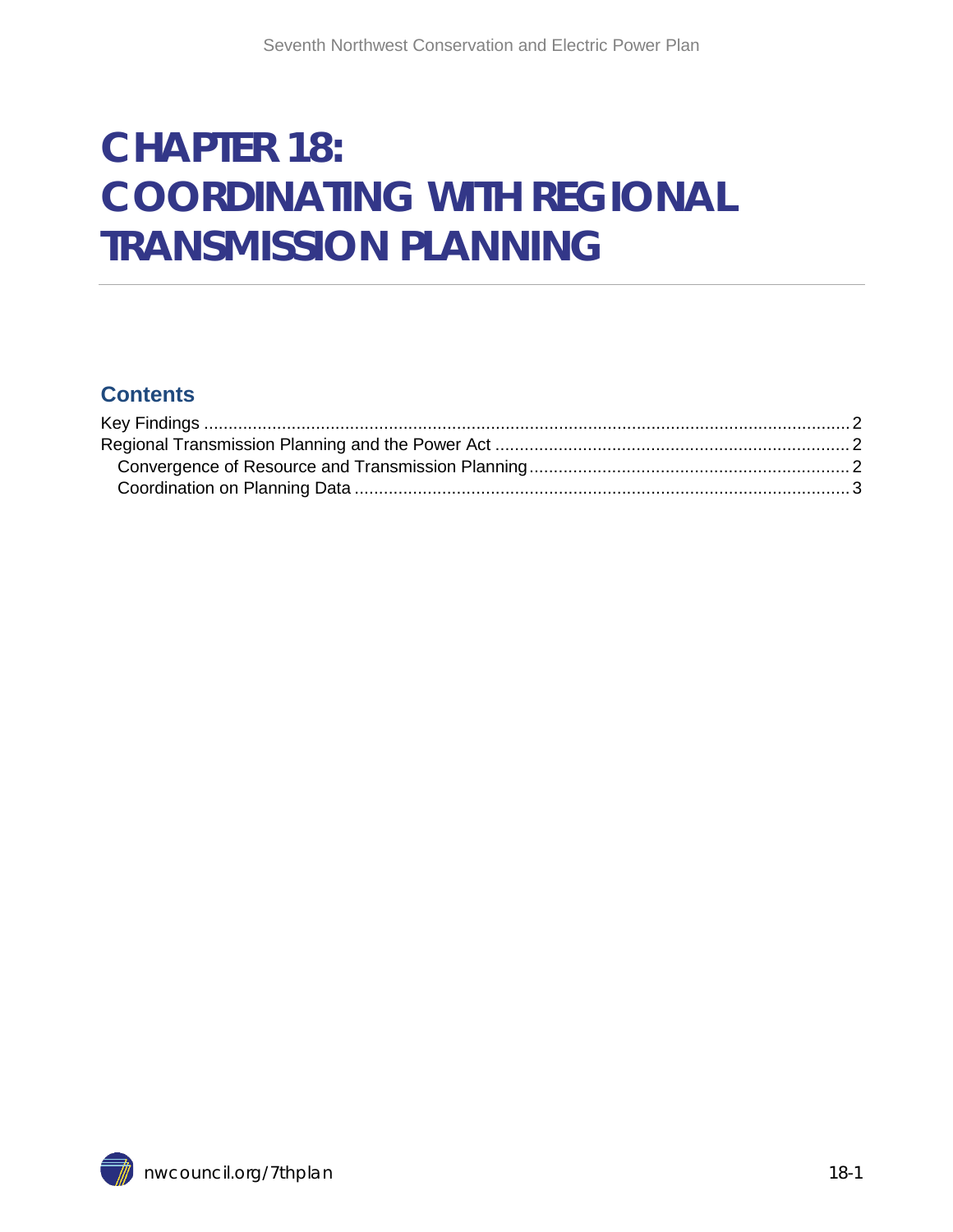# <span id="page-1-0"></span>KEY FINDINGS

The Council should continue to coordinate resource data with organizations responsible for regional transmission planning. This leads to more accurate planning for both resource and transmission expansion.

## <span id="page-1-1"></span>REGIONAL TRANSMISSION PLANNING AND THE POWER ACT

The Power Act defines a resource as electric power or actual or planned load reduction.<sup>[1](#page-0-0)</sup> The Act directs the Council to develop a general scheme for implementing conservation measures and developing resources with priority to be given to those resources which the Council determines to be cost-effective. The Act does not require the Council to develop a transmission plan for new resources.

The Act does, however, direct the Council to consider transmission and distribution costs to the consumer when determining whether a resource is cost-effective. Thus this plan includes estimates of costs associated with transmission and distribution for both conservation and generating resources. See chapters 12 and 13 for more information.

#### <span id="page-1-2"></span>Convergence of Resource and Transmission Planning

Historically, regional transmission planning has occurred as a separate and distinct undertaking from resource planning. However, as the power system has become more complex with the addition of variable resources, distributed generation and demand response measures, both transmission and resource planners have come to realize that a more coordinated planning effort is needed. To that end, transmission planners have moved to adopt similar models and methods to those used by resource planners. The Western Electricity Coordinating Council (WECC), ColumbiaGrid and the Northern Tier Transmission Group (NTTG) all currently use production cost models that are similar to models used by resource planners in the region. These production cost models use data that is consistent with data used in the AURORAxmp model and in the Regional Portfolio Model, both of which were used to develop this power plan. See chapters 8 and 15 for more information.

This convergence of modeling and planning methods has created both the need and opportunity for the Council to coordinate more closely with transmission planning organizations on data and analyses. The Council has and will continue to participate in the long-term transmission planning committees and forums whenever these opportunities arise.

 $\overline{a}$ 

<span id="page-1-3"></span> $1$  The Pacific Northwest Electric Power Planning and Conservation Act defines "resource" as "electric power, including the actual or planned electric power capability of generating facilities, or actual or planned load reduction resulting from direct application of a renewable energy resource by a consumer, or from a conservation measure." (Northwest Power Act, Section 3(19)(A) and (B)).